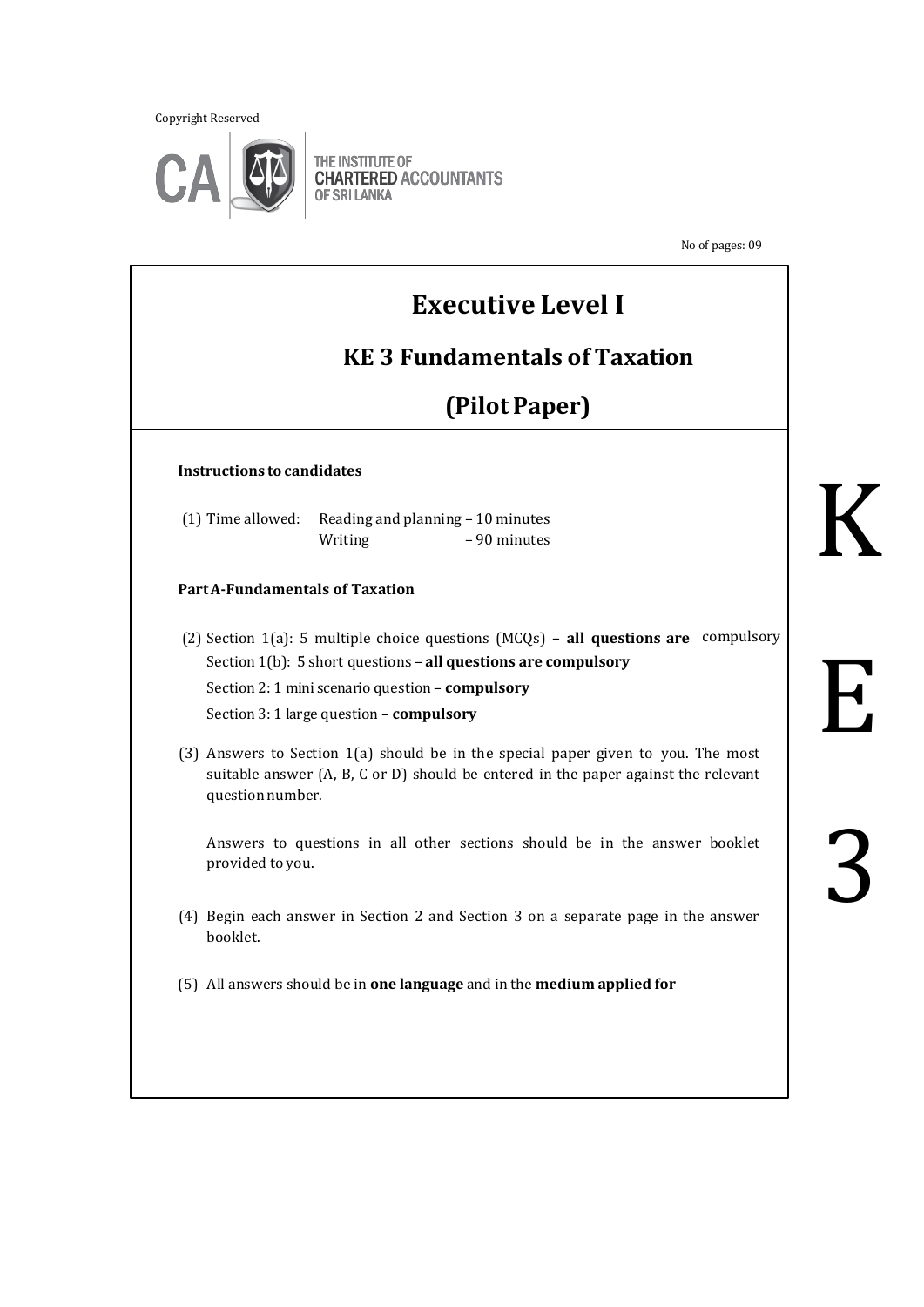## **SECTION 1**

*All questions are compulsory. Total marks for Section 1 is 20 marks. Recommended time for the section is 36 minutes.* 

#### **Question 01**

**1(a):** You are required to choose the most appropriate answer.

(Total 10 marks)

- 1.1. Which is the correct category that represents the principles of taxation.
	- A. Equity, progressivity, simplicity, certainty
	- B. Economy, effectiveness, certainty, efficiency
	- C. Equity, progressivity, fairness, cost effectiveness
	- D. Efficiency, effectiveness, progressivity, transparency

#### **(2 marks)**

- 1.2. Identify which income or the receipt given below becomes a part of assessable income of a resident individual as per the provisions of the Inland Revenue Act.
	- A. Singapore Dollars 1,000 being interest on a NRFC fixed deposit maintained at a commercial bank.
	- B. Rs. 420,000 being interest received as net of withholding tax at 2.5% on a fixed deposit maintained at a commercial bank.
	- C. Rs. 1,800,000 being net rent received from his residential house in Kandy.
	- D. Rs. 900,000 being a prize won after deduction of With Holding Tax at a lottery conducted by the National Lotteries Board.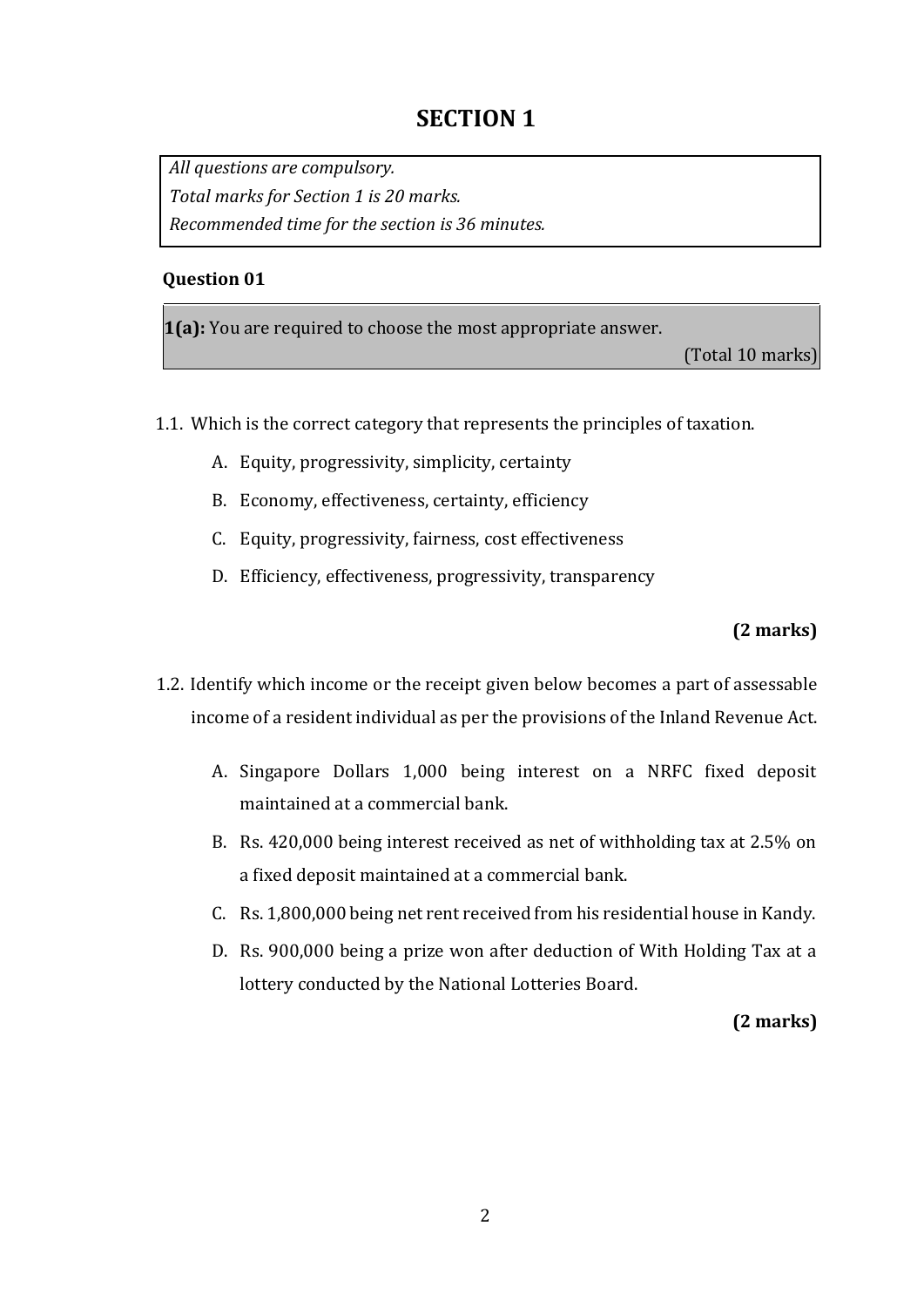- 1.3. Heladiva Creation (Pvt) Ltd is a subsidiary company of Heladiva Group and engages in the business of manufacturing tobacco base products. The company has sold Rs.380,000,000 worth manufactured goods in the local market during the year. What is the applicable income tax rate for business profit of Heladiva Creation (Pvt) Ltd ?
	- A. 10%
	- B. 12%
	- C. 28%
	- D. 40%

#### **(2 marks)**

- 1.4. Identify which statement correctly states the income tax final payment due date and income tax return filing due date for Y/A 2015/2016.
	- A. On or before 15th May 2016 & 30th September 2016
	- B. On or before 15th May 2016 & 30th November 2016
	- C. On or before 30th September 2016 & 30th November 2016
	- D. On or before 30th November 2016 & 30th November 2016

#### **(2 marks)**

- 1.5. The turnover of Kamal Enterprises for the quarter ended on 31st March 2016 includes Rs. 2,400,000 from the paint manufacturing shop and Rs. 1,400,000 from paint container manufacturing shop. The liable turnover of Kamal Enterprises for Nation Building Tax for the quarter ended on 31st March 2016 was:
	- A. Rs. 3,800,000
	- B. Rs. 2,400,000
	- C. Rs.1,300,000
	- D. Rs.1,200,000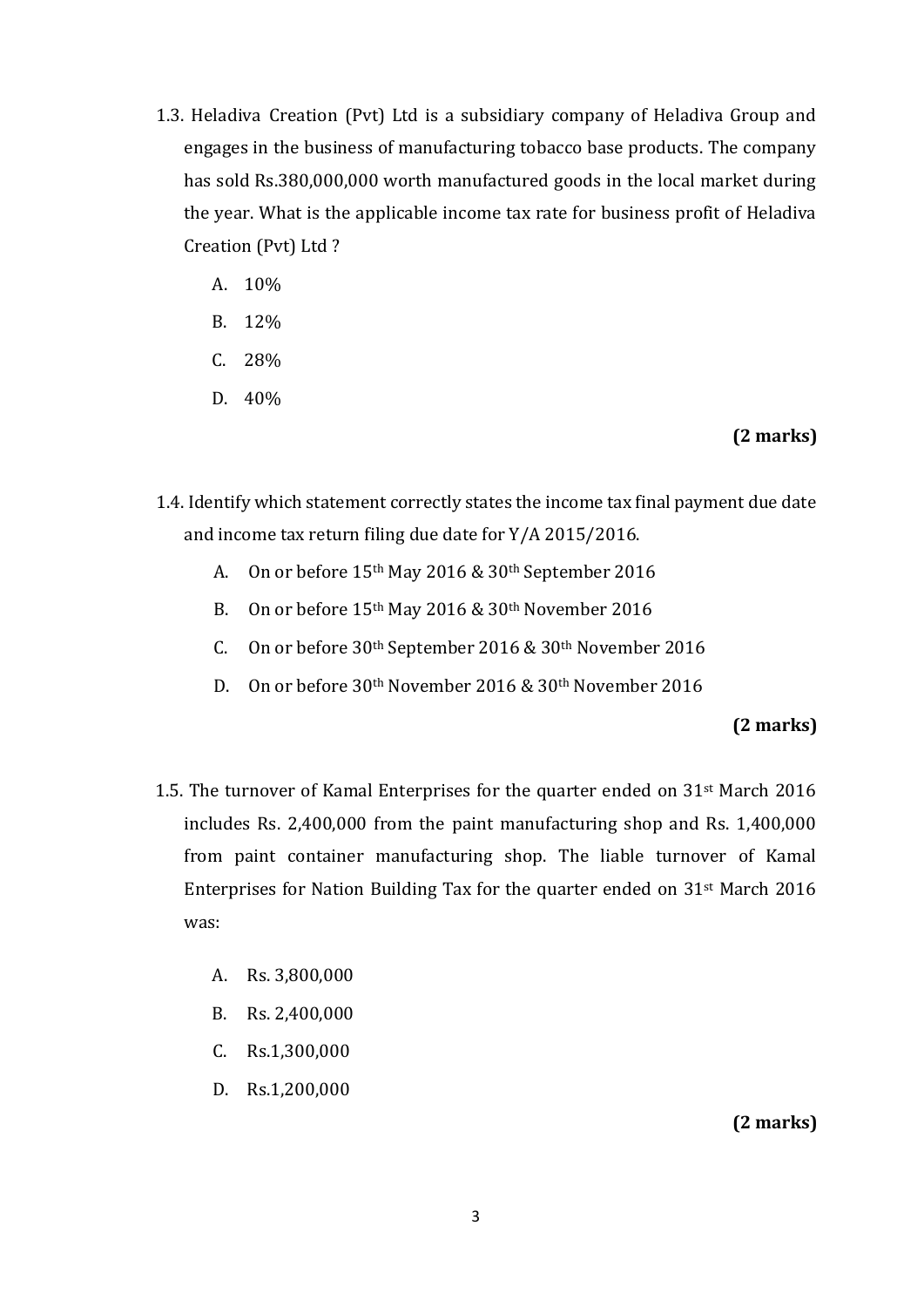**1(b):** You are required to write short answers or provide calculations to all questions, with attention given to action verbs.

**(Total 10 marks)**

1.6. There are a number of Government Departments which function as tax authorities for collection of various taxes in the present tax system of Sri Lanka.

#### **Required:**

**State** four (04) tax authorities responsible for collection of tax in Sri Lanka.

**(2 marks)**

1.7. Mr. Ajith Wanasinghe completed the construction of a new house in June 2014 and immediately rented it at a monthly rent of Rs. 25,000 for a period of three years. The house is assessed by the local government authority for Rs. 200,000 for rating purposes. Mr. Ajith has incurred rates at 30% and another sum of Rs. 128,000 to repair the drainage system.

| Required: |  |
|-----------|--|

**Calculate** the statutory rent income of the owner for the year of assessment 2015/2016.

**(2 marks)**

1.8. A lorry acquired by Global Travel (Pvt) Ltd in the year of assessment 2011/2012 for hiring purposes was sold for Rs. 520,000 during the year of assessment 2015/2016. The purchase price of the lorry was Rs. 2,000,000.

#### **Required:**

**Calculate** the profit or loss on disposal of the lorry for tax purposes.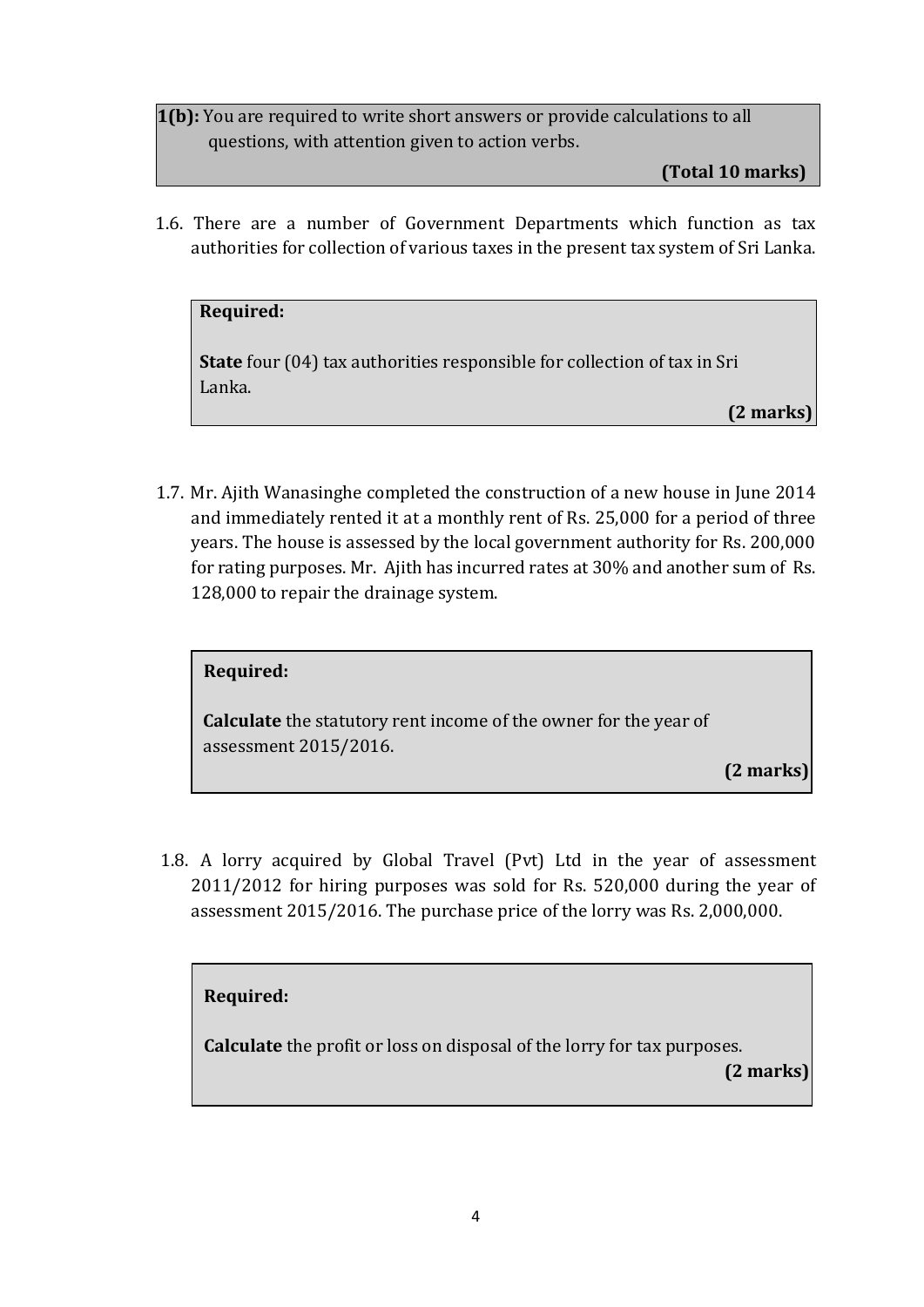1.9. Mr. Samaradivakara received a tax in default notice from the Department of Inland Revenue on 15.02.2016 and he does not agree with the tax in default notice.

#### **Required:**

**State** two (02) actions taken by Commissioner General of Inland Revenue to collect tax in default?

**(2 marks)**

1.10. Supreme Industries manufactured two products namely Alfa and Beta during the quarter ended on 31.12.2015. Beta is an exempted product under the Value Added Tax Act.

Value of supplies – Alfa Rs. 4,500,000

Value of supplies – Beta Rs. 1,500,000

VAT paid on purchases related to both manufactured products Rs. 360,000

VAT component of a Tax Credit Note received from a supplier Rs. 30,000

#### **Required:**

**Calculate** the Value Added Tax (VAT) payable for the quarter ended on 31st December 2015 with the above information.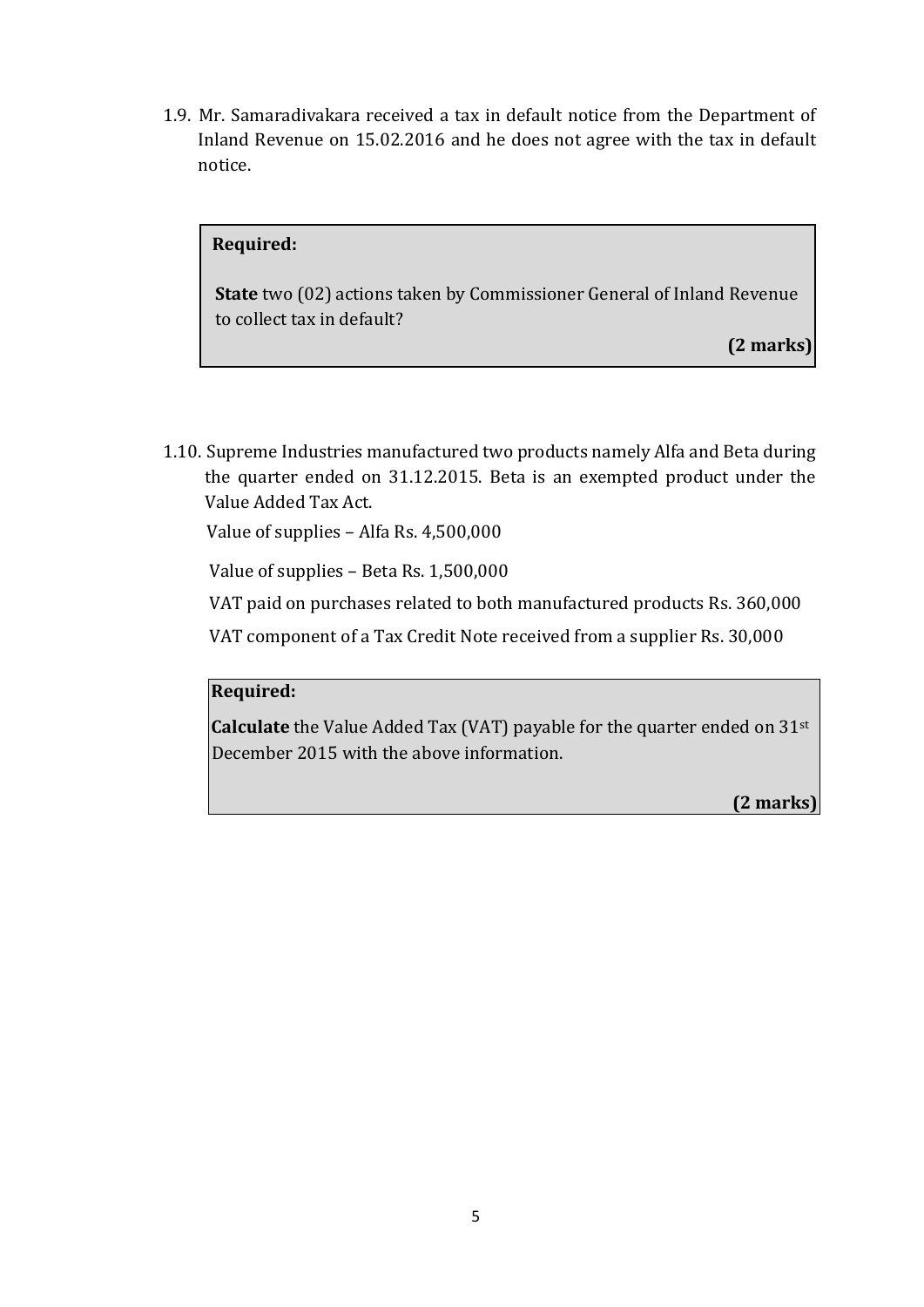## **SECTION 2**

*Compulsory question.* 

*Total marks for Section 2 is 10 marks.* 

*Recommended time for the section is 18 minutes.* 

#### **Question 02**

**1(c):** You are required to provide calculations for question, with attention given to action verbs.

**(Total 10 marks)**

Nomad Manufactures (Pvt) Ltd is a company that incorporates under the companies act no. 07 of 2007 and it is also a subsidiary company of Nomad Group and engages in the business of manufacturing toys. The company has sold Rs.260, 000,000 worth manufactured toys in the local market and exported Rs.240, 000,000 worth manufactured toys during the year. You are provided following additional information.

- Statutory business profit received by Nomad Manufactures (Pvt) Ltd for Y/A 2015/2016 is Rs.100,000,000 and Rs. 40,000,000 relevant to the export business.
- Company has received following other income during the Y/A 2015/2016.

| Item                            | Rs.     |
|---------------------------------|---------|
| Interest on fixed deposit (net) | 180,000 |
| Interest on Treasury bills      | 45,000  |
| Dividend (net)                  | 90,000  |
| Dividend exempt from income tax | 50,000  |

• During the Y/A 2015/2016 the company has incurred a loss of Rs. 800, 000 from the share trading due to bad conditions in the share market.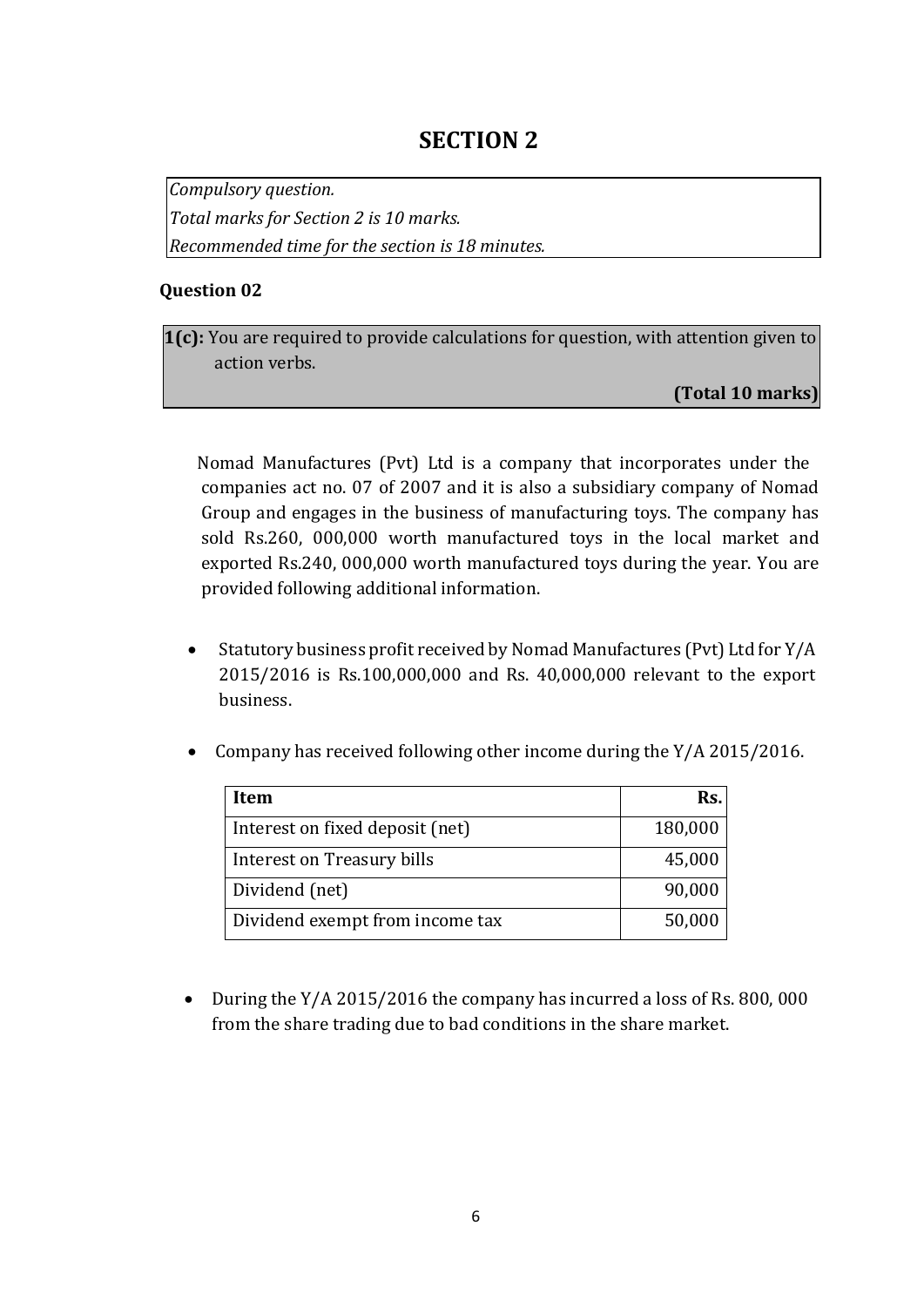Company has made the following payments during the Y/A 2015/2016.

| Item                                                | Rs.        |
|-----------------------------------------------------|------------|
| Repayment of loan installment on loan obtained from | 2,400,000  |
| Bank of Ceylon to construct a new factory building. |            |
| (This includes a capital repayment of Rs.1,200,000) |            |
| Cash donation to an approved charity which provides | 750,000    |
| institutional care for sick and needy.              |            |
| Cement donation to "Api Wenuwen Api Fund"           | 400,000    |
| Self-Assessment income tax payments                 | 18,000,000 |

 Nomad Manufactures (Pvt) Ltd has declared Rs.5,000,000 as dividend to its shareholders on 10.04.2015 based on the profit earned during the Y/A 2014/2015 and dividend tax was paid on 30.04.2015.

#### **Required:**

**Compute** the gross income tax liability and balance the tax payable by Nomad Manufactures (Pvt) Ltd for the Y/A 2015/2016

**(10 marks)**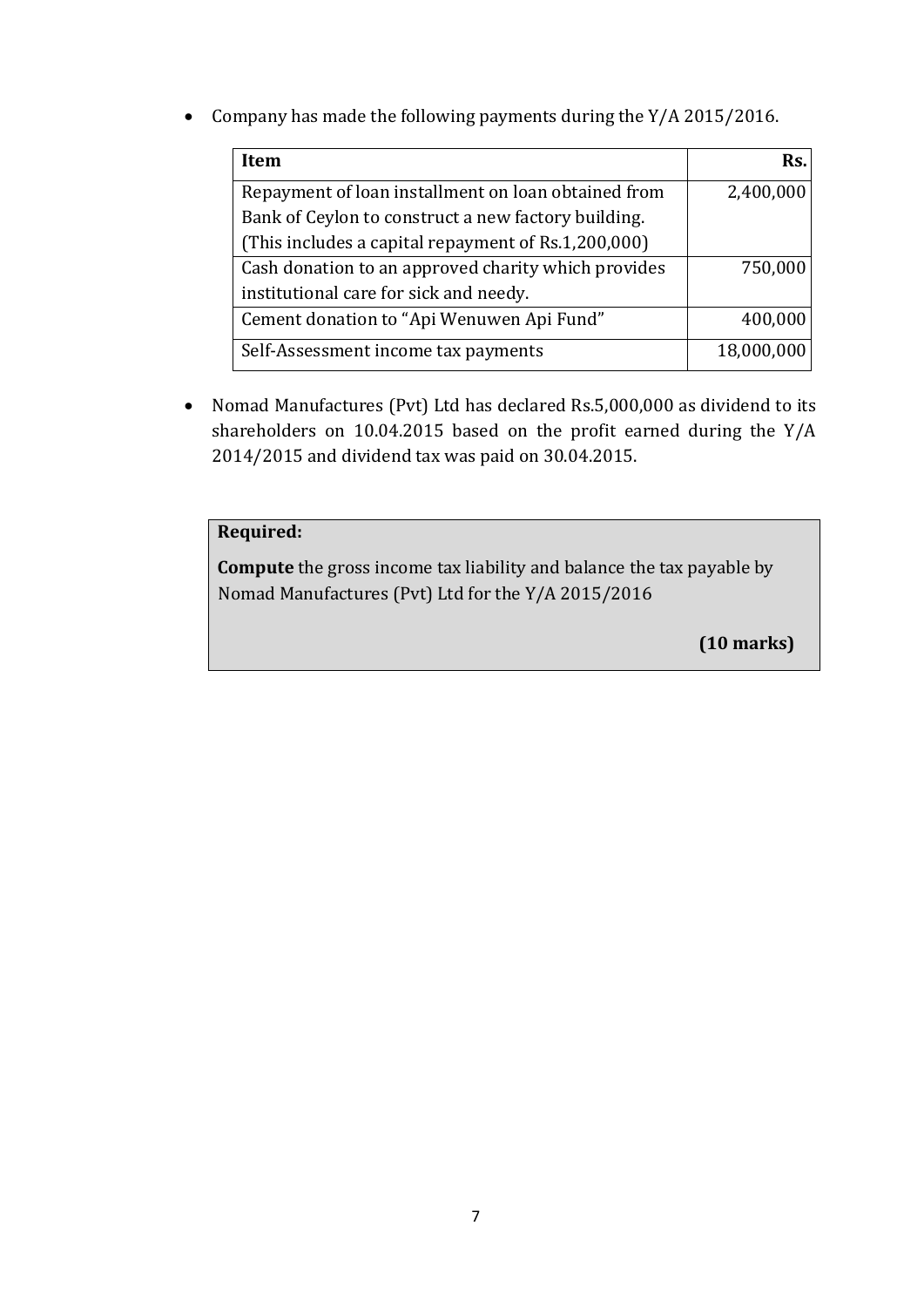## **SECTION 3**

*Compulsory question. Total marks for Section 3 is 20 marks. Recommended time for the section is 36 minutes.* 

#### **Question 03**

You are required to provide calculations for question, with attention given to action verbs.

**(Total 20 marks)**

Mr. Uthpala Perera is an Engineer employed in a mercantile organization. Following information relates to his receipts and payments for the year ended on 31/03/2016.

#### **Employment**

| Item                              | Rs.       |
|-----------------------------------|-----------|
| Net salary (refer the note below) | 1,340,000 |
| EPF 12%                           | 180,000   |
| <b>PAYE</b>                       | 40,000    |

*Note:* Net salary is arrived after deducting the due proportion of EPF and PAYE.

In addition to that the company paid him a festival allowance of Rs. 50,000 in December 2015 and also reimbursed a medical bill of his minor son (10 years), amounting to Rs. 60,000 in March 2016.

Mr. Uthpala is residing in a house provided by the company. The company pays a monthly rent of Rs. 25,000 to the owner of the house. Rating assessment of the house is Rs. 200,000 and the rates payable at 20%.

#### **Profession**

During the weekends he undertakes independent consultancy assignments and had earned a net profit of Rs. 600,000 during the year. In arriving at this profit, he had deducted the following expenses.

| <b>Expense</b>                     | Rs.     |
|------------------------------------|---------|
| Salaries to assistants             | 240,000 |
| Printing and stationary            | 50,000  |
| Newspaper advertisements           | 60,000  |
| Purchase of a computer             | 80,000  |
| Entertainment expenses for clients | 20,000  |
| Depreciation                       | 32,000  |
| Electricity & telephone            | 80,000  |